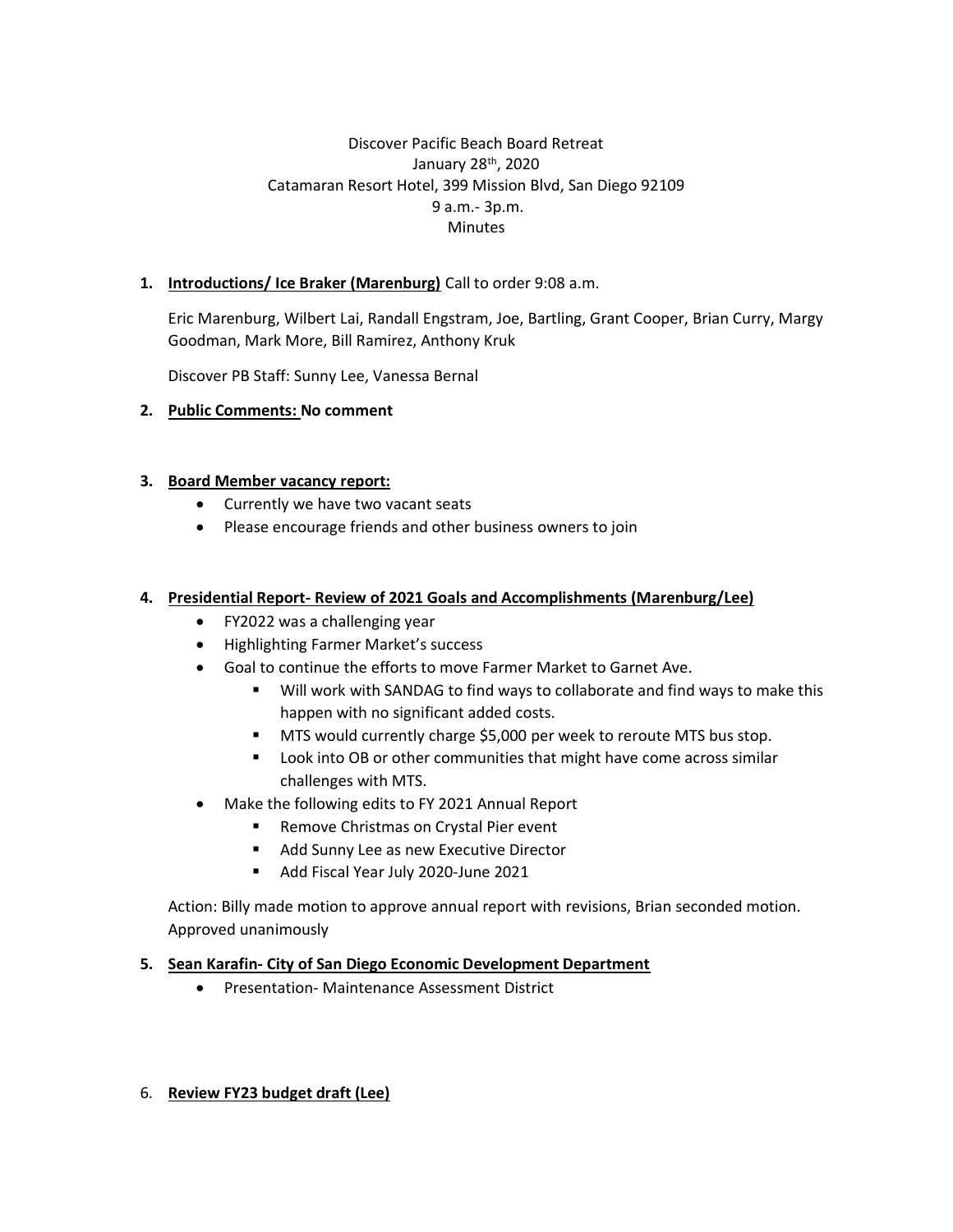- Reminder this is a guideline
- Major changes are the increase in staff members
- There was an increase to the Program Manager position and an admin. position was added.
- Question from Board member: What is the organization expense on report:
	- Answer: That includes Operational costs such as rent, admin. Etc.
- Question: What are commissions?
	- Auditors use the word commissions, that applies to additional incoming revenue such as donations, Shop Local & (MISC).

### 7. **Adapt the Discover Pacific Beach Policies and Procedures Handbook**

- This highlights how we operate as Discover Pacific Beach
- Important to understand in order to wear a board member hat.
- The Inclusivity Training will be an annual requirement from the City moving forward.
- 7 other BID's using similar handbook
- Policies and Procedures handbook requires signature from all board members.
	- Once agreements are signed and completed Vanessa will collect.

Action: Mark made motion to approve the Discover PB Policies and Procedures Handbook, Randall second the motion. Approved unanimously.

### 8. **Review and amendments to bylaws**

- City has a new requirement to review bylaws on an annual basis.
- Discover PB's board term rules are good overall.

Action: Mark made a motion to make no amendments to bylaws, Eric second motion. Approved unanimously.

#### **10:30-10:55a.m.- Break**

### **9. Hospitality Committee- B. Ramirez**

- Meets the 3<sup>rd</sup> Wednesday of every month
- We have been discussing the homeless and crime issues we have experienced
- We will be meeting with the new Captain to express our concerns and request to have SDPB presence in PB on Sundays.
- Overview of committee: This is a great way to meet people in the hospitality industry, we communicate and discuss issues we encounter to stay aware.
- There is a new RBS program that will be offered online/in person all servers will be required to have a certification by summer of 2022. There is currently a discount code for \$10 per person.
- Sunny will be taking training to be licensed to offer the RBS program in person.

#### **10. Parking Advisory Board**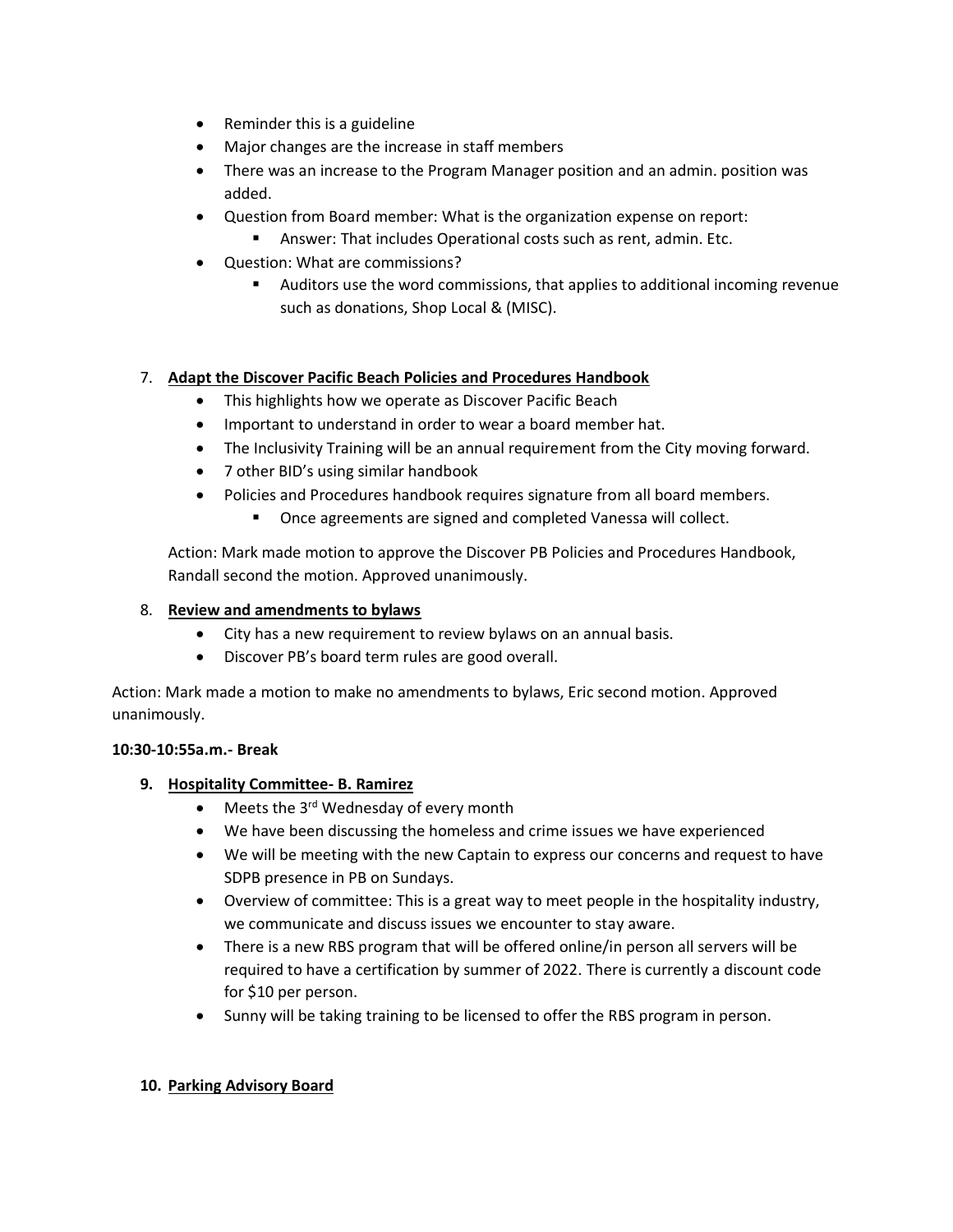• Meetings have been cancelled, there are no updates from the city as things are still being processed.

Action: Eric made motion to appoint Wilbert to represent DPB at the PB Parking Advisory Board, second by Randall. Approved unanimously.

### **11. Promotions Committee and Events – R. Engstrom**

- Randall is the new Chair
- Reminder to have board members provide nominations for upcoming Annual Dinner & Awards
- Christmas on Crystal Pier will have entertainment and be a donation drive.
- Billy will connect with sponsors for Annual Dinner and connect with Vanessa

Action: Bill made motion to approve 2022 calendar of events, Wilbert 2<sup>nd</sup> motion. Approved unanimously.

### **12. PB Special Events Committee**

- Overview of all proposed special events through PB, offer letters of support when events require City permits.
- Need two appointments from Discover PB

Action: Eric made a motion to approve/ appoint Mark and Randall to PB Special Events Committee, second by Wilbert. Approved unanimously

### **Lunch: 12:30- 1:15p.m (Oceana Costal Kitchen)**

### **13. Brainstorming Group Activity (45 Min.)-**

- Three groups presented their vision boards of the personality of PB.
- Highlights/ Themes:
	- **i.** Diversity
	- **ii.** Tourism
	- **iii.** Family oriented
	- **iv.** Sports & Activities
	- **v.** Health/ Wellness
	- **vi.** Urban Beach
- Overview focuses: Finding a healthy balance between families and tourism, supporting local businesses and attracting bigger corporations, the closure of Garnet Ave. For Farmers Market, Bring in new shuttles from Trolley Stop.

### **14. Approve FY23 Budget for submission to the City of San Diego**

Action: Brian made motion to approve FY23 budget, Billy seconded motion. Approved unanimously.